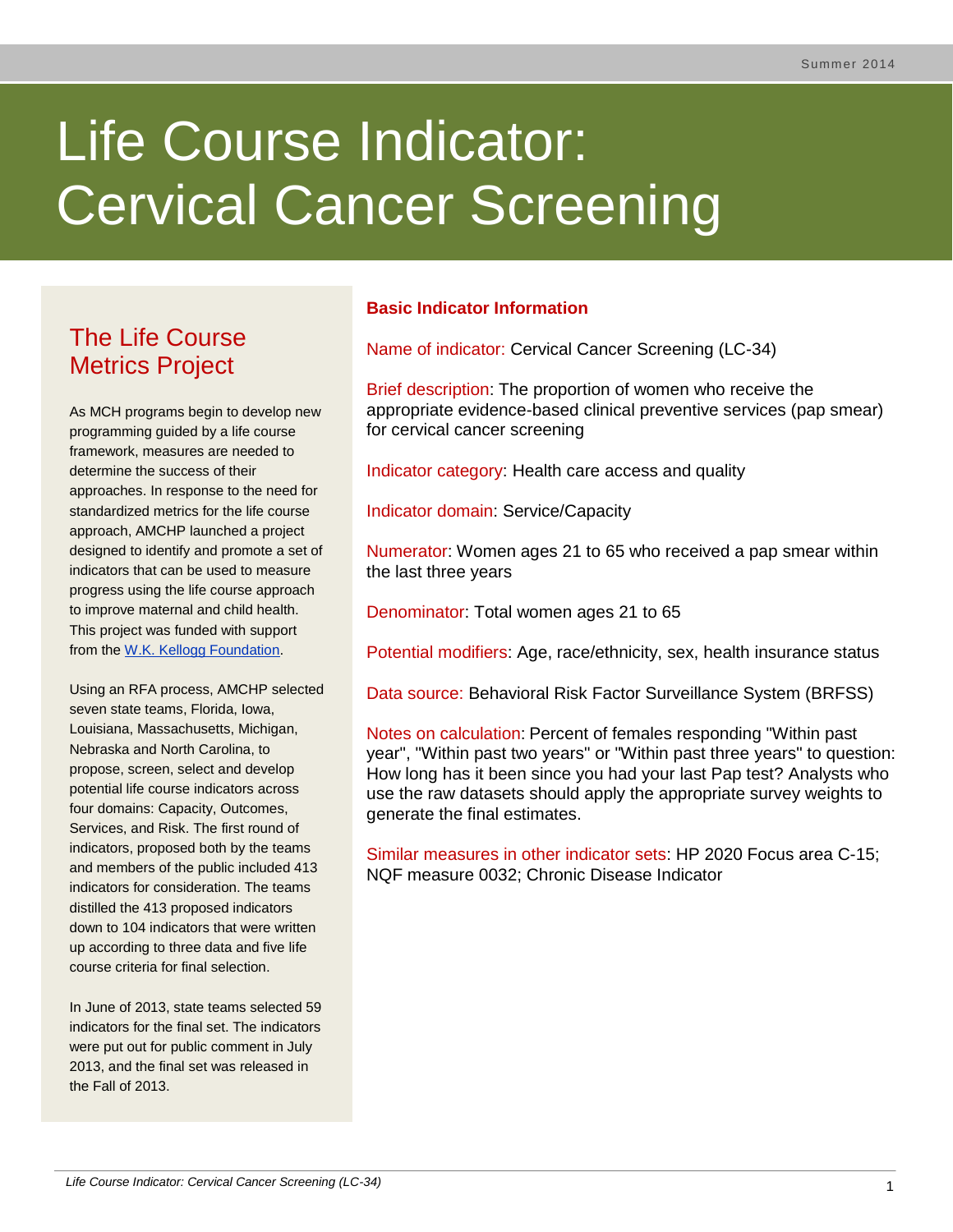# **Life Course Criteria**

#### *Introduction*

Cervical cancer is a slow growing cancer that is often asymptomatic. It is almost always caused by the Human Papillomavirus (HPV), which is the most common sexually transmitted infection in the United States; more than 70 percent of cervical cancer cases are caused by two strains of HPV, types 16 and 18, which constitute high risk HPV infection. Worldwide, High-risk HPV infection accounts for approximately 5 percent of all cancers (National Cancer Institute 2012). Men and women can protect themselves from HPV through vaccination when given in the recommended age groups.

Cervical cancer also can be detected through regular screening tests known as Papanicolaou tests or pap smears. Pap smears are recommended for all women between the ages of 21 and 65. This evidence-based, clinical preventive service is included in the well-woman exam, and is covered by private insurance, Medicare, Medicaid, and the *Patient Protection and Affordable Care Act* (ACA). Additionally, persons that do not have health insurance may be able to get a free or lowcost pap smear test through the National Breast and Cervical Cancer Early Detection Program.

While the cancer usually occurs later in life, the combination of the HPV vaccine and regular screening through pap smears, is an effective way to prevent, or increase early detection of cervical cancer, which can lead to successful treatment. Many women around the world, and in the United States, are affected by cervical cancer. In 2012 there were an estimated 12,170 new invasive cervical cancer cases and over 4,200 cancer-related deaths in the United States, making cervical cancer the third most common form of female-related malignancy (del Carmen & Avila-Wallace, 2013). With regular screening tests beginning in early adulthood and follow up, cervical cancer is a gynecological cancer that is easily preventable.

#### *Implications for equity*

The United States has seen significant improvements in the incidence and mortality rates due to cervical cancer, yet large disparities still exist between populations groups of women. These disparities exist not only in terms of incidence and mortality rates, but also in terms of screening utilization and prevention (del Carmen, & Avila-Wallace, 2013). African-American women have higher rates of cervical cancer morbidity and mortality compared to their White counterparts (Jemal, Thun, Ries et al, 2008); and Latina women also experience higher incidence compared to non-Hispanic White women (Watson, Saraiya, Benard, et al, 2008). In addition to race and ethnicity, socioeconomic status also has been linked with cervical cancer mortality and late stage diagnosis. It has been suggested that almost three-quarters of the cervical cancer-related deaths that occurred in 2007 might have been avoided through the elimination of socioeconomic disparities. (Simard, Fedewa, Ma, Siegel, & Jemal, 2012).

While poverty and minority racial/ethnic status have been linked to lower rates of pap smear utilization (American Cancer Society, 2011), other factors such as perception of pain and personal experiences of discomfort have also been identified as barriers to screening utilization (Hoyo, Yarnall, Skinner, et al , 2005; Jennings-Dozier, 1999). A literature review found that women who were uninsured, obese, homeless, older, experiencing language barriers, had low education, and who have sex with women, were least likely to utilize pap smear screening (Brankovic, Verdonik, and Klinge 2013).

Adolescents are a prime audience to engage about awareness and early intervention for cervical cancer screening. Despite recommendations for routine HPV vaccinations among adolescents starting at age 11 or 12, only 50 percent of women, and less than 2 percent of men in the United States are fully vaccinated (Etter, Zimet, & Rickert, 2012). Monitoring and evaluating HPV uptake and completion rates, which are tracked in the life course indicator LC-36 A/B "HPV Immunization," will provide another opportunity to discern possible disparities affecting women and men of different racial/ethnic groups, and income levels. A study by Niccolai, Mehta, & Hadler (2011) suggested that non-Hispanic African-American and Hispanic teens between the ages of 13 and 17, who received at least one dose of HPV vaccine, were significantly less likely to complete their HPV vaccine series, than non-Hispanic White teens. Additionally, lower income adolescents and young women were at higher risk of not initiating or completing their vaccination series (Niccolai, Mehta, and Hadler, 2011; Wei, Moore, & Green, 2013). Furthermore, despite HPV vaccination being covered by Medicaid, provider-based studies have shown lower rates of HPV vaccine uptake among young female patients covered by Medicaid (Vadaparampil, Staras, Malo, Eddleton, Christie, Rodriguez, Giuliano, & Shenkman, 2013). Another significant factor associated with low initiation rates is not having a regular provider and not having received childhood immunizations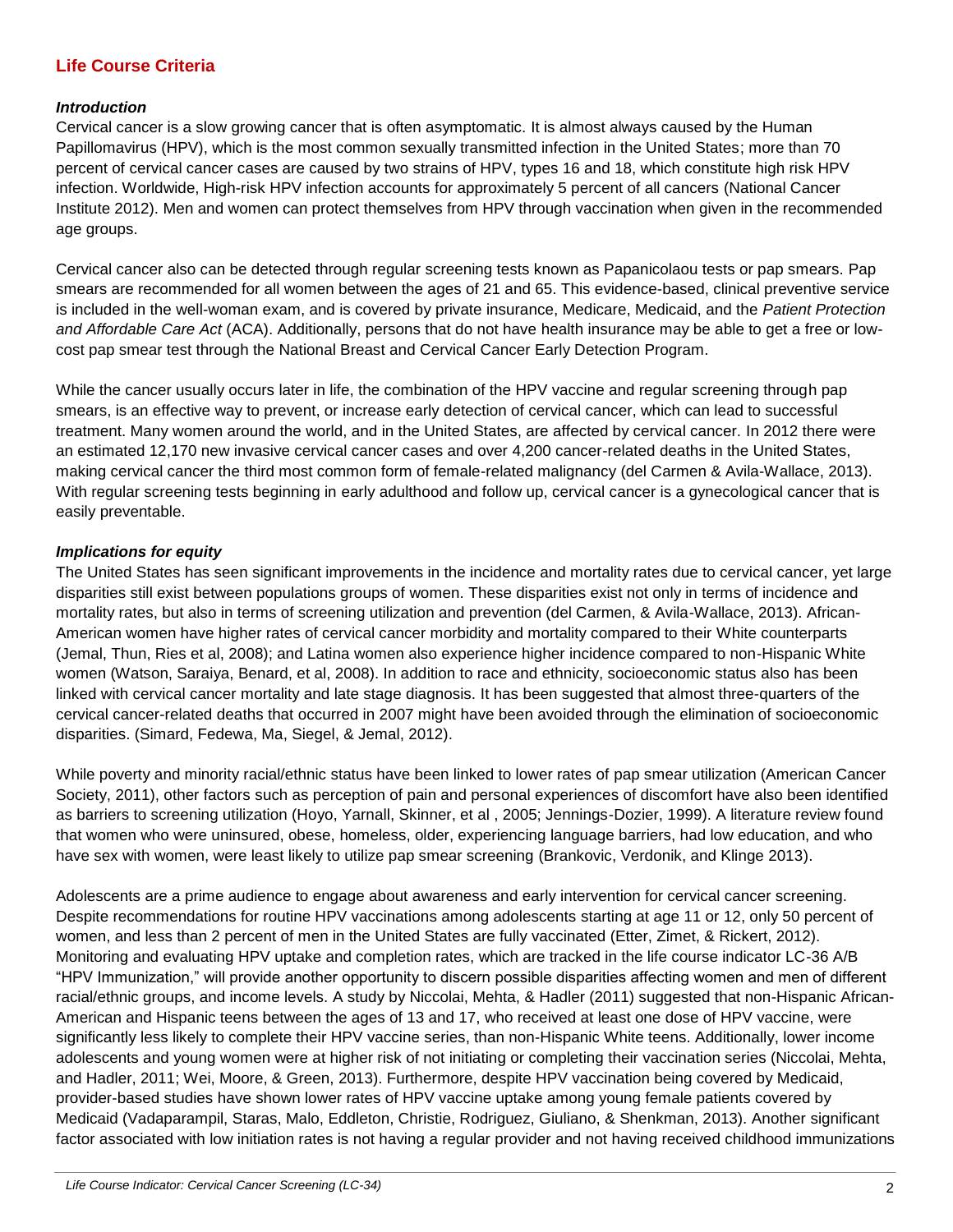(Wei et al, 2013; Kessels, Marshall, Watson, et al., 2012). Despite the widespread availability of the HPV vaccine, patient knowledge of the vaccine and clinician recommendations for the HPV vaccine is lower among lower income and minority women (Polonijo, Carpiano, 2013; Mehta, Julian, Meek, Sosa, Bilinski, Hariri, Markowitz, Hadler, & Niccolai, 2012). Similar knowledge disparities have been documented regarding the use of pap smears (Daley, Perrin, Vamos, et al., 2013).

Reducing socioeconomic disparities would significantly impact disparities in pap smear utilization rates (Simard, Fedewa, Ma, Siegel, & Jemal, 2012). Additionally, it has been suggested that culturally competent and integrated outreach efforts to increase knowledge and improve attitudes toward the HPV vaccine and pap smear screening should be implemented in order to bridge the knowledge divide affecting those with differential access to more traditional means of communication such as the Internet or a regular health care provider (Kontos, Emmons, Puleo, & Viswanath, 2012; Daley, 2011). Providers can play can play an important role in reducing inequalities in HPV vaccine initiation, series completion, and pap smear utilization (Vadaparampil, Staras, Malo, et al., 2013; Daley, Vamos, Buhi, et al, 2010).

### *Public health impact*

Cervical cancer still affects a large proportion of women worldwide and in the United States. In 2012 alone in the United States, there were an estimated 12,170 new invasive cervical cancer cases and over 4,200 cancer-related deaths, making cervical cancer the third most common form of female-related malignancy (del Carmen & Avila-Wallace, 2013). Additionally, it is estimated that as many as 80 percent of females and 50 percent of males in the United States will contract HPV throughout their lives (Alexander, Daley, Dempsey, 2012). Several studies have documented the efficacy and safety of both pap smears and HPV vaccine to prevent and increase early detection of cervical cancer (Etter, Zimet, & Rickert, 2012). While the HPV vaccine is an effective way to prevent cervical cancer, pap smears are still needed in addition to the vaccine as the vaccine alone does not cover all strains of HPV. Additionally, regular screening through pap smears, are an effective means to increase early detection of cervical cancer, which can be important for persons whom are not vaccinated or are incompletely vaccinated for HPV.

The incidence of HPV infections in the United States is highest among teens and young adults (Alexander, Daley & Dempsey, 2012), with development of cervical cancer usually occurring later, and most commonly in the premenopausal stage (median age at diagnosis, 47 years) (CDC, 2011). By monitoring the effectiveness of prevention and screening prior to and during young adulthood, intervention will be more effective well in advance of cancer development.

#### *Leverage or realign resources*

This indicator presents opportunities for leveraging and realigning resources in numerous sectors including health care providers such as pediatricians, primary care physicians, and OB/gyns; public health practitioners working on education and awareness campaigns related to preconception health; education professionals working to educate students and their parents about available immunizations with a focus on complete health for boys and girls; and navigators and insurance providers who can educate families about coverage options related to women's health with private insurers, Medicaid, Medicare, and the ACA.

Extensive studies have shown that universal utilization of HPV vaccine among indicated at-risk populations, as well as the use of pap smears to detect early stage cervical lesions and abnormalities, does not only result in health gains, but also in health care cost savings associated with cervical cancer treatment (Tully, Anonychuk, Sanchez, Galvani, & Bauch, 2012; Westra, Rozenbaum, Rogoza, et al, 2011). Additionally, a link between HPV infection and other types of cancer such as oral and anal malignancies has been suggested (Hu & Goldie, 2008; Meyers, 2008).

Given this, education and awareness campaigns that encourage age-appropriate HPV vaccines for men and women, and promote cervical cancer screening through pap smears, can serve to promote and protect the health of all men and women. This is very much a focus among health care professionals (including pediatricians, primary care providers and gynecologists), insurers, communities, government groups, employers, hospitals and others.

Furthermore, pap smears are covered by private insurance, Medicare, Medicaid and also the ACA. Through the ACA, women's preventive health care services, such as mammograms, screenings for cervical cancer, and other services, are already covered with no cost sharing under some health plans (HRSA 2013). Therefore, health insurance providers who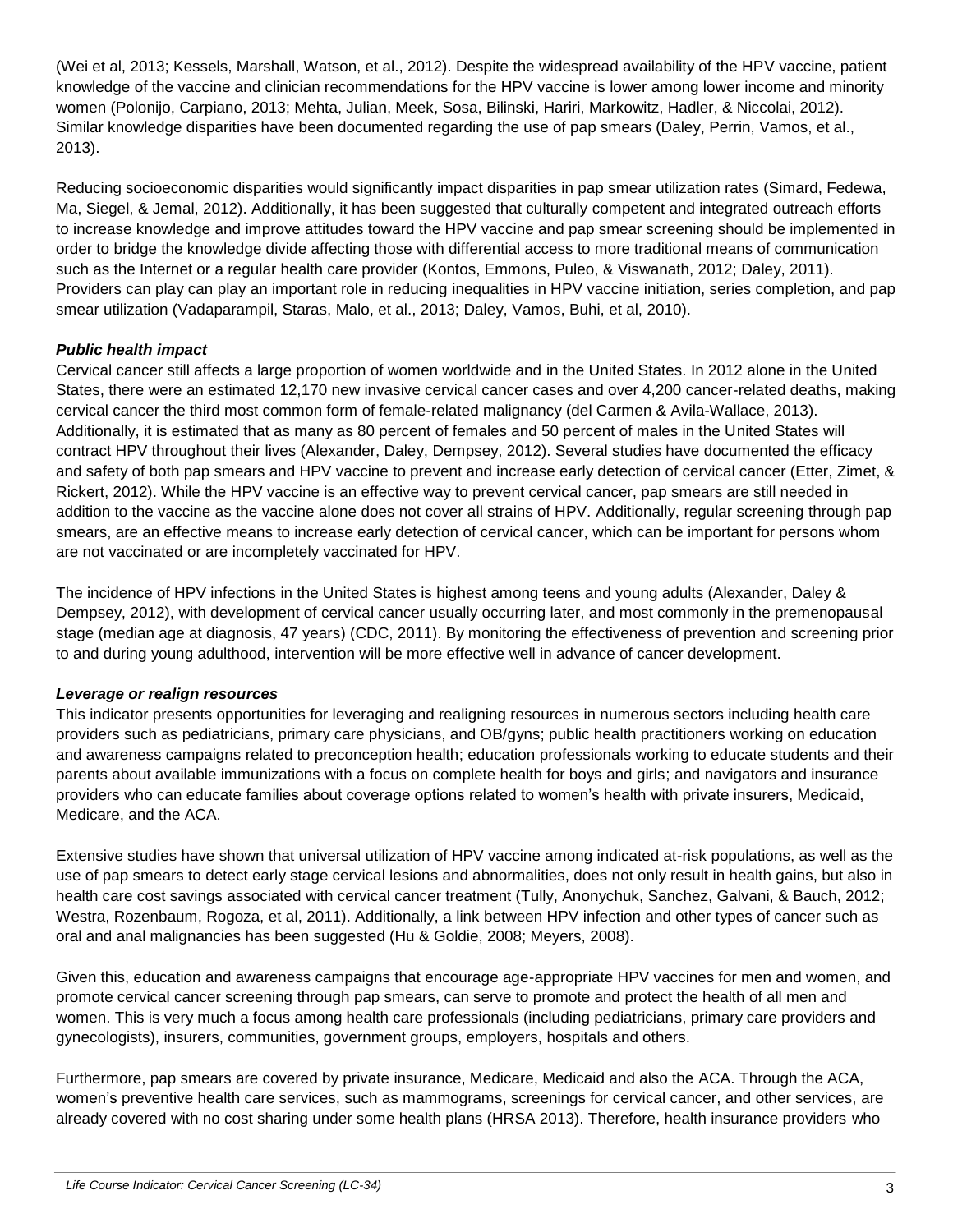cover women at highest risk of cervical cancer, as well as other cancer researchers, are likely to be interested in the preventive interventions available.

#### *Predict an individual's health and wellness and/or that of their offspring*

HPV has been identified as a necessary causal factor in the development of cervical cancer (Daley, 1998; Crosbie, Kitchener, 2012; MMWR, 2012). While most HPV infections clear the body within the first two years, some will progress and develop into cancer several years later (MMWR, 2012). The median age of cervical cancer diagnosis is 48 years; however, women in their child-bearing years are still susceptible to cervical cancer (CDC, 2011). The widespread use of safe and effective HPV vaccines and pap smears for early detection is a significant determinant of lifelong health for women who may be at risk of developing cervical cancer. Additionally, early detection and treatment also can be critical in preserving fertility for women who wish to become pregnant and have children.

# **Data Criteria**

#### *Data availability*

The National Health Interview Survey (NHIS) is a cross-sectional household interview survey that has been in use in the United States since 1957. Sampling and interviewing are continuous throughout each year. Data are collected in-person by U.S. Census Bureau interviewers (CDC, 2012). The National Cancer Institute (NCI) chose the NHIS to periodically identify trends in cancer-related health behaviors in the U.S. population, by adding the Cancer Control Supplement (CCS), which has been administered every five years since 2000 (National Cancer Institute, 2011). As part of this survey, pap smear data among women 18 years and older are collected and reported with stratification by selected demographic characteristics such as race/ethnicity, age, and insurance status. Specifically as it relates to pap smear utilization, the survey asks if the woman has ever had a pap smear, and if so, the age of her first pap smear, the number of pap smears in the last six years, and when the most recent pap smear occurred. Given that HPV is the most sensitive indicator of cervical cancer, data related to the HPV vaccination among 18 to 26 year olds is also collected. The NHIS includes an HPV vaccine section for children that can estimate HPV vaccination for the nine to 17 year old U.S. population. The variables included in the adult and child modules measure whether a child in the household has ever received an HPV vaccination, the number of HPV shots received, and the age at which the first shot was received.

#### *Data quality*

The sampling plan follows a multistage area probability design that allows for representative sampling of households and non-institutionalized group quarters. The NHIS sample is drawn from each State and the District of Columbia. The current NHIS sample design features oversampling of African Americans, Hispanics and Asian/Pacific Islanders. Survey participation is voluntary and confidential. The annual response rate of NHIS is approximately 90 percent of the eligible households in the sample. The NHIS sample may be too small to provide State level data with acceptable precision for each state. Therefore, states should combine years to obtain selected estimates. This may be a drawback as the Cancer Control Supplement is implemented every five years. If this time frame is too long, BRFSS could be used as a data source for both measures.

The BRFSS is the world's largest, on-going telephone health survey system, tracking health conditions and risk behaviors in the United States yearly since 1984. Currently, data are collected monthly in all 50 states, the District of Columbia, Puerto Rico, the U.S. Virgin Islands, and Guam for adults 18 years and older. CDC provides state and national level prevalence data on their website.

The CDC develops approximately 80 questions each year. Some of these are core questions asked each year, and some are rotating core questions asked every other year. There are also CDC supported modules that address specific topics that states can use. States may also develop additional questions to supplement the core questions. Modules used by states are noted on the CDC website: [cdc.gov/brfss/publications/mvr.htm.](http://www.cdc.gov/brfss/publications/mvr.htm)

Both the BRFSS and the NHIS surveys are administered post-vaccination and post-pap smear so that responses may be subject to recall bias. The issue of recall bias is not just pertaining to participants' responses about their own experiences with HPV vaccines and pap smears, but in the case of minors, participants are reporting on their children's experiences, which may differentially impact reporting accuracy.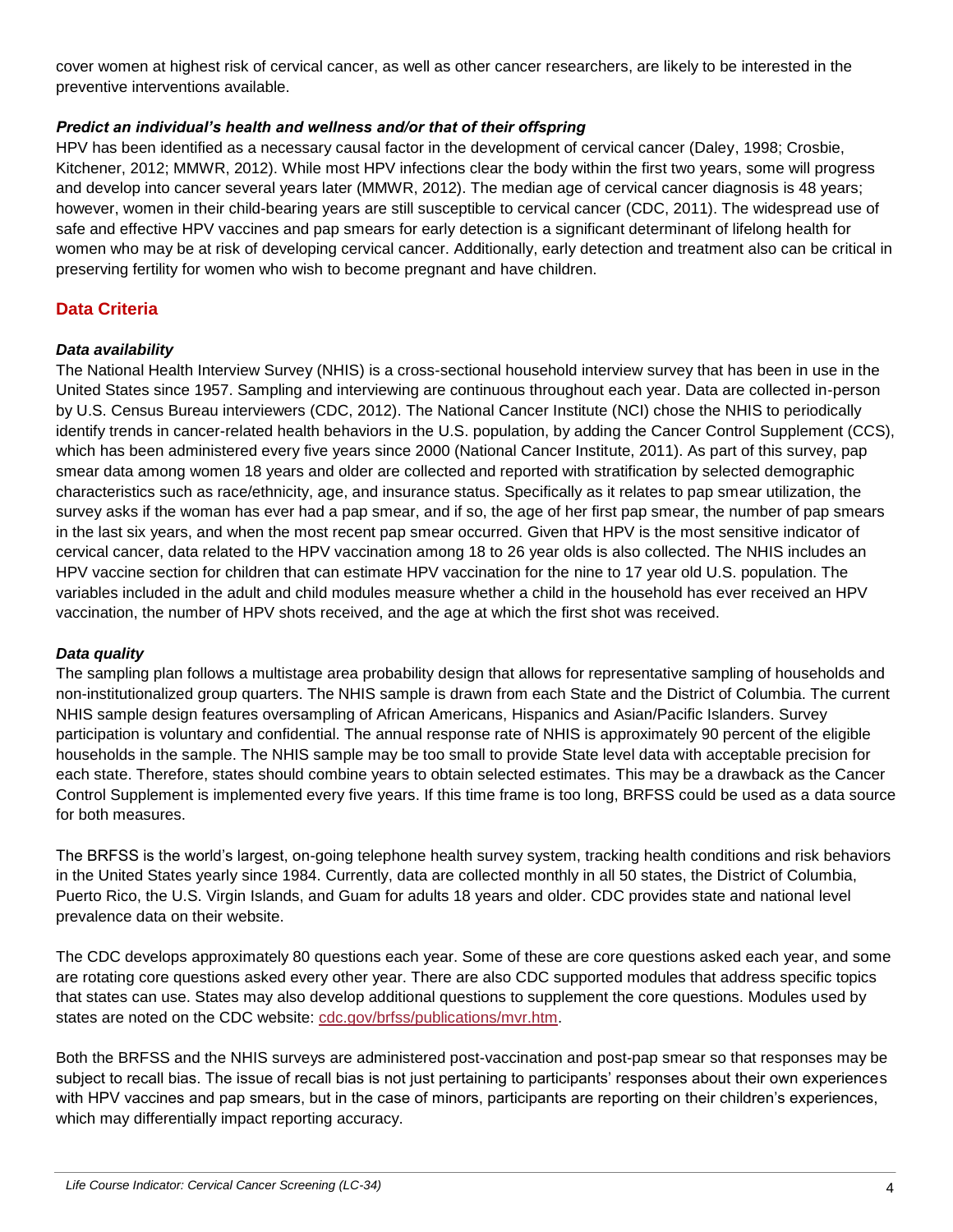#### *Simplicity of indicator*

Though this indicator is relatively simple, the indicator could include a layer of complexity if researchers choose to include incomplete HPV vaccine series in addition to completion of HPV vaccine series to measure uptake. Additionally, this indicator is a composite measure of both screening (pap smears) and HPV vaccination. The purpose of this indicator is to measure preventive services among women of reproductive age, and combining pap smears and HPV vaccination captures this group of women and provides a good sentinel indicator for preventive services.

#### **References**

Alexander, K., Daley, A.M., & Dempsey, A.F. (2012). Rationale for reducing the spread of human papillomavirus in adolescents: strategies to improve outcomes (CME multimedia activity). J Adolesc Health, 50(5).

American Cancer Society (2011). Cancer Facts & Figures 2011. Accessed at: http://www.cancer.org.ezproxy.bu.edu/acs/groups/content/@epidemiologysurveilance/documents/document/acspc-029771.pdf

Brankovic, I., Verdonk, P., & Klinge, I. (2013). Applying a gender lens on human papillomavirus infection: cervical screening, HPV DNA testing, and HPV vaccination. Int J Equity Health, 12: 14.

Centers for Disease Control and Prevention (2011). Cervical cancer rates by race and ethnicity. Accessed at: http://www.cdc.gov/features/dscervicalcancer/

Centers for Disease Control and Prevention (2012). About the National Health Interview Survey. Accessed at: http://www.cdc.gov/nchs/nhis/about\_nhis.htm

Crosbie, E.J., Kitchener, H.C. (2012). Human papillomavirus as a target for management, prevention, and therapy. Int J Hyperthermia, 28(6): 478-488.

Daley, A.M. (2011). Providing adolescent-friendly HPV education. Nurse Pract, 36(11):35-40.

Daley, E.M. (1998). Clinical update on the role of HPV and cervical cancer. Cancer Nursing, 21(1): 31-35.

Daley, E., Perrin, K., Vamos, C., Hernandez, N., Anstey, E., Baker, E., Kolar, S., & Ebbert, J. (2013). Confusion about Pap smears: lack of knowledge among high-risk women. J Womens Health, 22(1): 67-74.

Daley, E.M., Vamos, C.A., Buhi, e.r., Kolar, S.K., McDermott, R.J., Hernandez, N., & Fuhrmann, H.J. (2010). Influences on human papillomavirus vaccination status among female college students. J Womens Health, 19(10).

Del Carmen, M.G., & Avila-Wallace, M. (2013). Effect of health care disparities on screening. Clin Obstet Gynecol, 56 (1): 65-75.

Etter, D.J., Zimet, G.D., & Rickert, V.I. (2012). Human papillomavirus vaccine in adolescent women: a 2012 update. Curr Opin Obstet Gynecol, 24(5): 305-310.

Hoyo C, Yarnall KSH, Skinner CS et al (2005) Pain predicts non-adherence to pap smear screening among middle-aged African American women. Preventive Medicine 41:439–445.

Hu, D., & Goldie, S. (2008). The economic burden of noncervical human papillomavirus disease in the United States. Am J Obstet Gynecol, 198(5): 500.e1-7.

Jemal A, Thun M, Ries L et al (2008) Annual report to the nation on the status of cancer, 1975–2005, featuring trends in lung cancer, tobacco use, and tobacco control. J Natl Cancer Inst 100(23):1672–1694.

Jennings-Dozier, K (1999) Predicting intentions to obtain a Pap smear among African American and Latina Women: Testing the theory of planned behavior. Nurs Res 48(4):198–205.